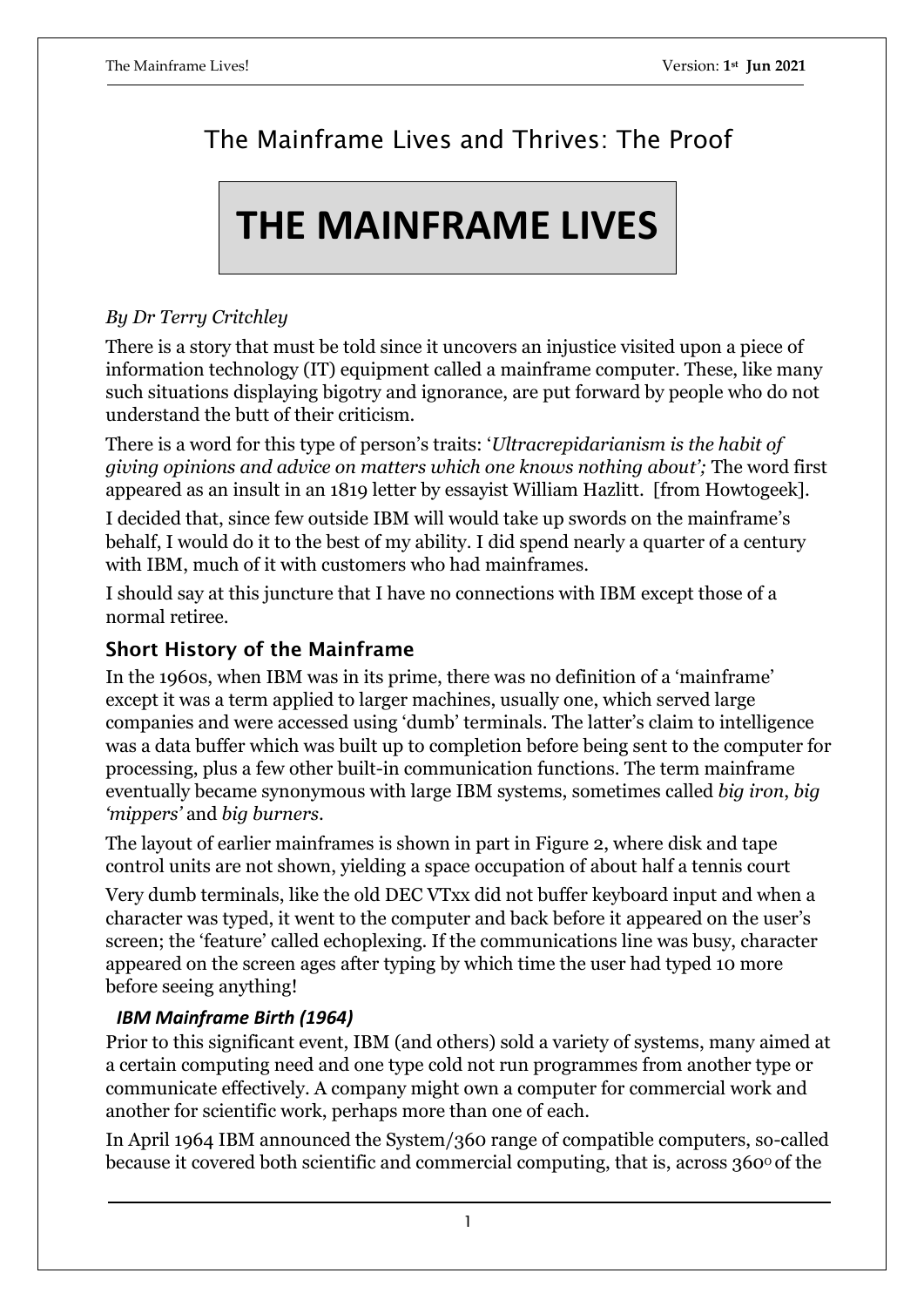compute spectrum. IBM effectively 'bet its business' on the success of the S/360 after spending a borrowed \$5 bn. on its development. The rest is history.

The architecture of the /360, not the technology, was carried forward with enhancements through succeeding mainframe generations and it was IBM's proud boast that programmes written for /360 would run on its successors. These included the S/370 (1970), S/390, 308x, 3090 and ES/9000 ranges, culminating in today's (2020) IBM Z System.

The smaller /370 systems had 1401 (an earlier IBM 'mainframe') compatibility, using its microcode to translate compiled 1401 instructions into S/370 architecture instructions for seamless execution. Thus, c*ompatibility* went back further than 1964.

*Mainframe Family Tree*

[https://www.ibm.com/ibm/history/exhibits/mainframe/mainframe\\_FT2.html](https://www.ibm.com/ibm/history/exhibits/mainframe/mainframe_FT2.html)

There were, as in all products, imitators, one of which was the Amdahl systems which were IBM 'look-a-likes', developed by Gene Amdahl, an ex-IBM /360 mainframe developer. There were others, like the Japanese equivalents, which emerged to compete with IBM. These were the *mainframe wars*, a precursor to the *UNIX wars* a decade or so later. Many smaller systems came and went, for example, Itel (*sic*), Sequent, Prime and DEC VAX.

*System 360; From Computers to Computer Systems* <https://www.ibm.com/ibm/history/ibm100/us/en/icons/system360/>

#### *Mainframe Memories*

I remember much of the post-/360 era with nostalgia, not just for the technology but for the team spirit and humour.

- 1. I remember going into customer site one day and hearing a fairground-like rendition of 'She'll be coming round the mountains ….'. Odd, I thought and odder it seemed when I found the sound was being generated by the computer's printer, driven by a special programme written by the IBM engineers. I have since been told of other musical computer machines, even calculators.
- 2. I configured the microcode for a dual printer setup for a public utility one year and rang in to ask how they were performing. They told me they were functioning but printing alternate lines of a utility bill on a different printer!
- 3. This notice, often found attached to mainframes is one abiding memory of them.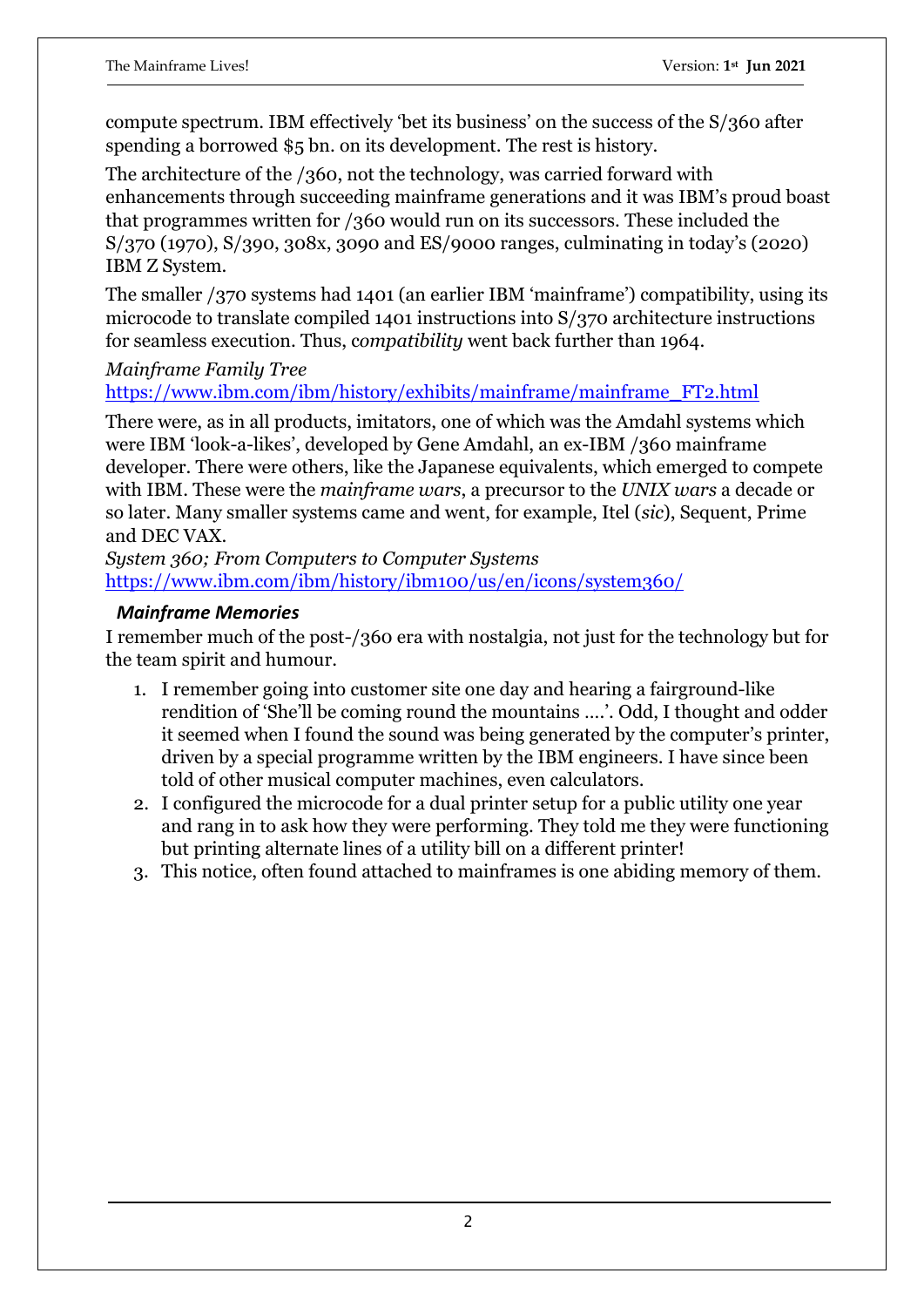#### **ACHTUNG**

**ALLES LOOKENSPEEPERS.** 

**DER COMPUTENMASCHINE IST NICHT FUR GEFINGERPOKEN** UND MITTENGRABBEN. IST ISCH EAZY SCHNAPPEN DER SPRINGWERKE, BLOWENFUSEN UND DER POPPINKORKEN MITZ SPITZEN SPARKEN. IST NICHT FUR GEWERKEN BY DAS **DUMMKOPFEN. DAS RUBBERNECKEN SIGHTSEEREN KEEPEN** DAS HANZ IN DAS POCKETS. RELAXEN UND WATCH DAS **BLINKENLIGHTS.** 

**Zafety Noticen** 

 **Figure 1: Mainframe Handling Instructions**

#### *Modern Mainframe Myths*

I meet and read about non-computer people (the IT-unwashed) who think the world's business is run on PCs and PC-like computers (x86). Not only that, they believe there is such a thing as a *computer expert*, who is a person who has learned to code or an eightyear old who is a whizz on an iPhone or PC. This is the apex of disillusionment. The workplace information technology world is bigger than 'small pieces of tin' and fancy graphics.

It is therefore understandable that they will never conceive that the mainframe runs a significant part of their lives, since their misunderstanding is perpetuated by current computer science (CS) courses, the media and some politicians. This misunderstanding will be corrected in this paper; whether the non-believers will recant is open to question. The facts I present will, however remain and, as Aldous Huxley noted:

*'Facts do not cease to exist because they are ignored.'*

The mainframe not only lives, it is the most reliable and cost-effective way of running large scale commercial computing.

#### *Mainframe Issues*

The mainframe does have one serious drawback; not in itself but in the lack of people to develop on and support it. When I joined IBM, full training was given to myself and others; 19 weeks of computer training, one week of industry training and an edict to continue training for 22 days in each year. Today, I am told that people joining a computer company are given a company induction, a day or two about their computing and sent out into the field. Many of them are cut down when taken out of their narrow sphere of knowledge.

To cut a long story short, there is a dearth of mainframe education and training, though IBM does some good work via, for example, its *Master the Mainframe* initiative. The other downside is the rapid rate of retirement of old mainframe people, creating a double whammy for the mainframe support.

Though IBM no longer does its own client training (with some exceptions), they have partnered with training companies (such as ProTech Training

3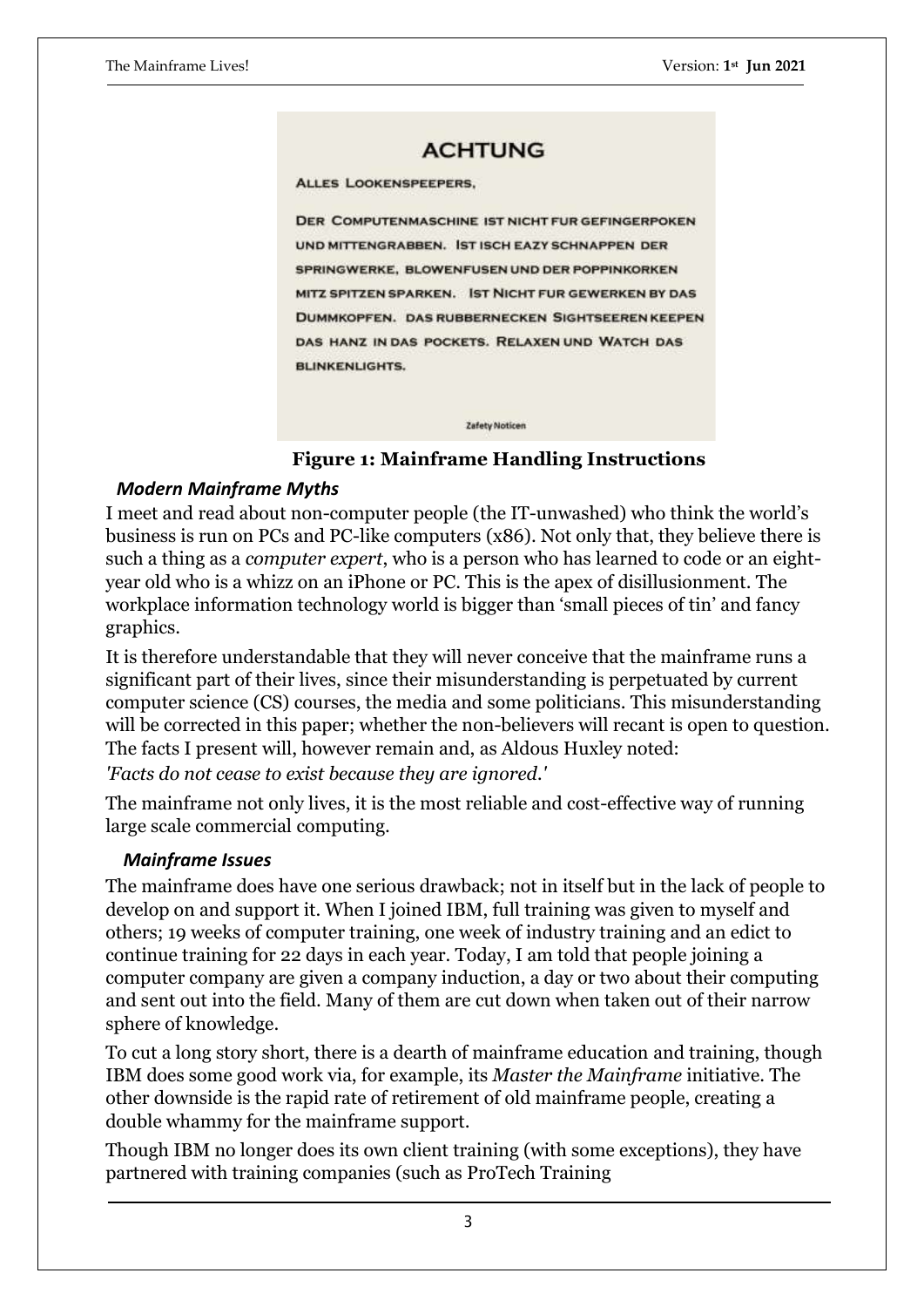[\(www.protechtraining.com\)](http://www.protechtraining.com/) to provide both IBM licensed training as well as independently created mainframe courses.

Incidentally, there is also a lack of training on important *computing techniques* such as Project Definition, Delphi Technique, SWOTs analysis and a dozen other methods of developing IT projects. Project management is quite well covered but is useless if the initial project specification, as developed by these or other techniques, is flawed.

## **Anatomy of the Mainframe**

What follows are a number of myth-busting facts about the mainframe ecosphere, culled from various sources too numerous to list here. If threatened with jail in the Tower of London, I can retrace my research steps and reproduce them.

## *The IT-unwashed View of Mainframes*

- They are old, along with their software and peripherals and are deemed *legacy* or *heritage*, along with the pyramids and Stonehenge
- They only support old, dumb terminals for access to systems
- They are totally inflexible and cocooned from modern technology
- They are cloud unfriendly, a bad trait today
- They are expensive to purchase run, slow to develop on, lack development agility and, in a word, use 'old hat' technology
- Their use in the workplace is dwindling fast and has been for years
- They don't support Windows or Linux
- Nobody wants to work on them



**Figure 2: The View of the Modern Mainframe**

- Mainframe jobs pay peanuts compared with modern 'trendy' jobs
- All work is moving to the cloud environment and they run anything but mainframes.
- In essence, it should be consigned to the dustbin of IT history and a model preserved in a museum somewhere, along with wax models of the old geeks who worked on them (see Figure 3).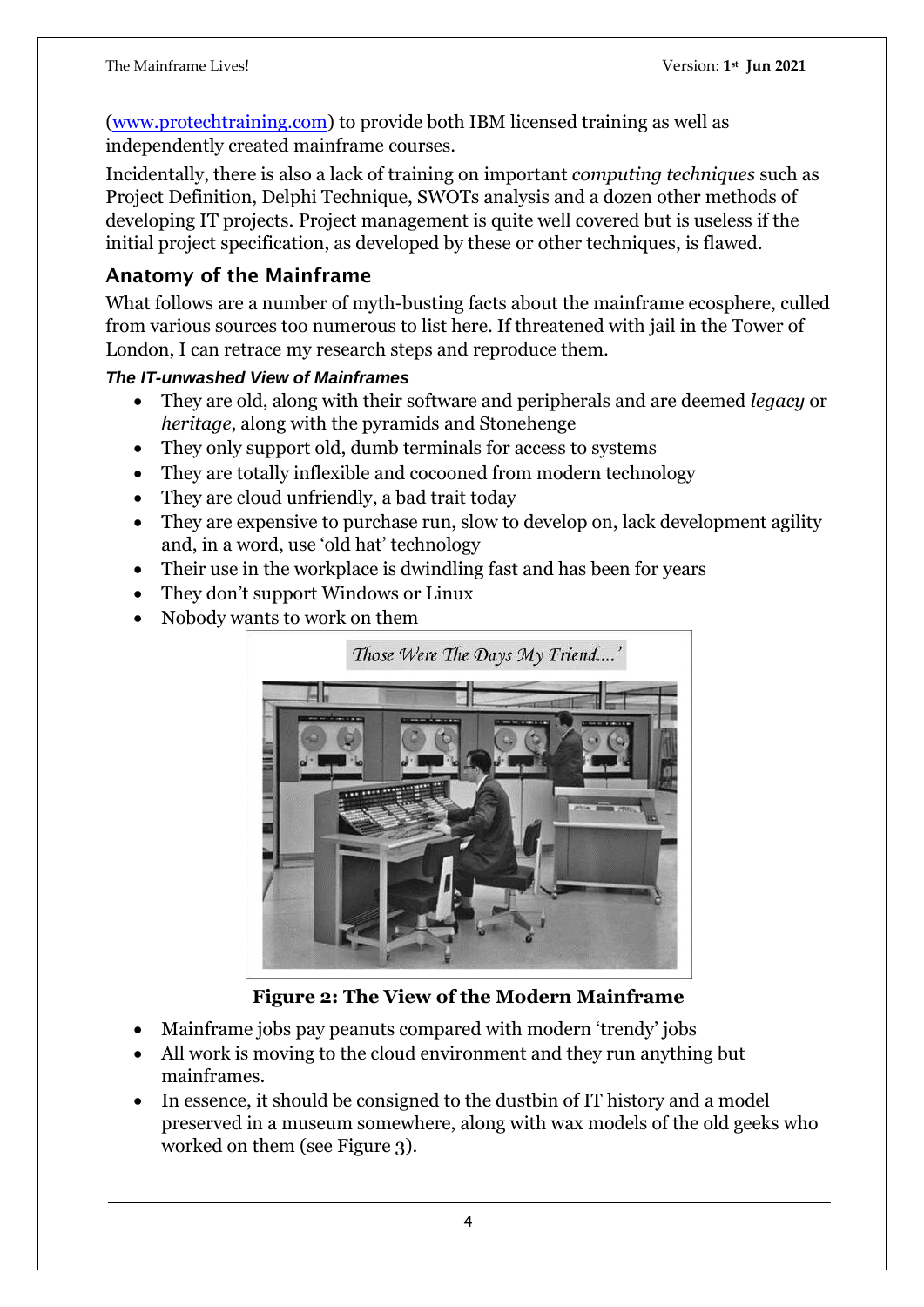

**Figure 3: The Perception of an IBM Mainframe Person**

#### *The Intelligent View of Mainframes*

These are myths, gathered by me from a Google search on 'mainframe myths' but the links are too numerous to list here. Below, are the facts about this 'electronic corpse'.

*Today, mainframes run on, support or have:*

- It is the most reliable and resilient piece of computer hardware on the planet, complemented by its software; Z Systems and LinuxONE hardware and an array of software between them are second to none in providing high availability and resilient computing. In fact, "Z" in Z Systems stands for zero down time! Expected system availability is 99.999% (excluding finger trouble etc.).
- The above is necessary when you look at the list of major companies which rely on the mainframe for their business
- 87% of all credit card transactions
- 30 billion transactions per day
- Nearly \$8 trillion per year
- 29 billion ATM transactions per year (95% of them)
- 92 of the top 100 banks
- 23 of the 25 top airlines
- 23 out of 25 top US retailers
- 10 of the world's top 10 insurers, 84% of Top 25 Insurance Organizations
- 71 percent of Fortune 500 companies (355 out of 500)
- More transactions per day than Google searches (1.3 million/second on CICS transaction processing system vs. 68,542/second on Google)
- 55% of all enterprise transactions
- 80% of the world's corporate data originates on them
- 72% of firms noted their customer-facing applications are completely or very reliant on mainframe processing
- Handle 68 % of the world's production IT workloads, yet they account for only 6 % of IT costs.
- IBM's [Z series mainframe sales](https://www.datacenterknowledge.com/hardware/why-mainframes-arent-going-away-any-time-soon) are up 70% year-over-year (2018 on)
- [Mainframe workloads are increasing;](https://resources.compuware.com/forrester_mainframe_workloads_increasing_staff_losses_unfilled) 57% to 64% mainframe usage (2017).
- 90% of all mainframe applications will be running in 2023
- For larger workloads, the mainframe is the most cost-effective system
- They are used today by cloud vendors in their offerings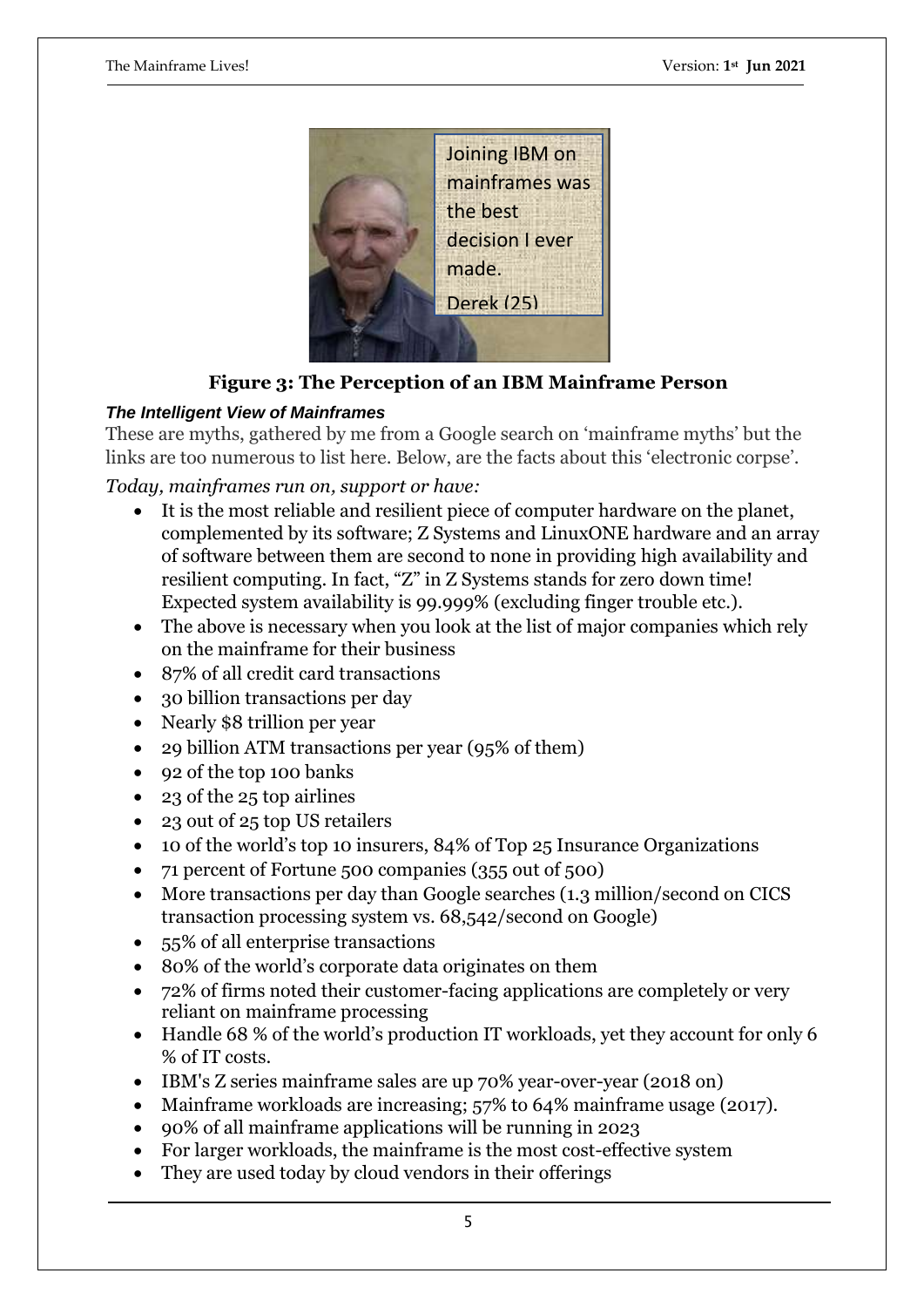- Mobile users each perform about 37 transactions daily and 91% of their apps communicate via the mainframe.
- They have the extra 'muscle' -equal to 1500 or more x86 systems to handle increasing volumes of remote devices without resorting to multiple servers with their attendant costs
- They still have an emphasis on RAS (reliability, availability, serviceability) for mission critical workloads
- It supports Linux OS and modern programming languages such as Python, Java, JavaScript, and C++.
- The data centre lives too and rumours of its demise in favour of the cloud are somewhat exaggerated. See the section *Career Aspects & Prospects* later on the dangers of throwing the baby out with the bathwater.

*Many data-center workloads staying on premises, Uptime Institute finds* [https://www.networkworld.com/article/3569180/many-data-center-workloads](https://www.networkworld.com/article/3569180/many-data-center-workloads-staying-on-premises-uptime-institute-finds.html)[staying-on-premises-uptime-institute-finds.html](https://www.networkworld.com/article/3569180/many-data-center-workloads-staying-on-premises-uptime-institute-finds.html)

*Still not dead: The mainframe hangs on, sustained by Linux and hybrid cloud* [https://www.networkworld.com/article/3576290/still-not-dead-the-mainframe-hangs](https://www.networkworld.com/article/3576290/still-not-dead-the-mainframe-hangs-on-sustained-by-linux-and-hybrid-cloud.html)[on-sustained-by-linux-and-hybrid-cloud.html](https://www.networkworld.com/article/3576290/still-not-dead-the-mainframe-hangs-on-sustained-by-linux-and-hybrid-cloud.html)

'Don't automatically dismiss IBM Z when making strategic decisions about your current and future IT environment. It continues to have significant market and competitive strength, and IBM makes sure it works with the latest technologies, including cloud computing and open-source tools. It's a key innovation player that drives better ROI on core infrastructure while supporting the latest advancements in technology and user experience.'

*The Rockstar in Your Data Center: The IBM Z Mainframe* [https://info.rocketsoftware.com/rs/532-BSI-872/images/IBM%20Z-Mainframe-](https://info.rocketsoftware.com/rs/532-BSI-872/images/IBM%20Z-Mainframe-Whitepaper.pdf)[Whitepaper.pdf](https://info.rocketsoftware.com/rs/532-BSI-872/images/IBM%20Z-Mainframe-Whitepaper.pdf)

'Although the global [cloud computing market size](https://www.marketsandmarkets.com/Market-Reports/cloud-computing-market-234.html#:~:text=cloud%20computing%20market%3F-,The%20global%20cloud%20computing%20market%20size%20is%20expected%20to%20grow,17.5%25%20during%20the%20forecast%20period) is expected to grow from USD 371.4 billion in 2020 to USD 832.1 billion by 2025, at a compound annual growth rate of 17.5%, on-premise servers still operate in 98% of businesses.

Industry "started with mainframes, then we went to standalone servers, and then cloud was a big thing," said Peter Tsai, a senior technology analyst at [Spiceworks,](https://www.spiceworks.com/) an IT community forum. "Now it seems like we're [pulling computing resources back,](https://www.ciodive.com/news/on-premise-servers-persist-in-98-of-businesses-even-with-cloud-hype/549643/) closer to where they're needed." '

*6 Reasons Why Internal Data Centers Won't Disappear* [https://www.informationweek.com/data-centers/6-reasons-why-internal-data](https://www.informationweek.com/data-centers/6-reasons-why-internal-data-centers-wont-disappear/a/d-id/1339128)[centers-wont-disappear/a/d-id/1339128](https://www.informationweek.com/data-centers/6-reasons-why-internal-data-centers-wont-disappear/a/d-id/1339128)

- You don't need the old, dumb 3270 screens to access it
- The mainframe today can take part in all the 'technology races' and is not simply a lonely COBOL silo, surviving on memories of the 'great days'
- Despite all this, few, if any, computer science courses even acknowledge the existence of the mainframe, let alone teach anything about it.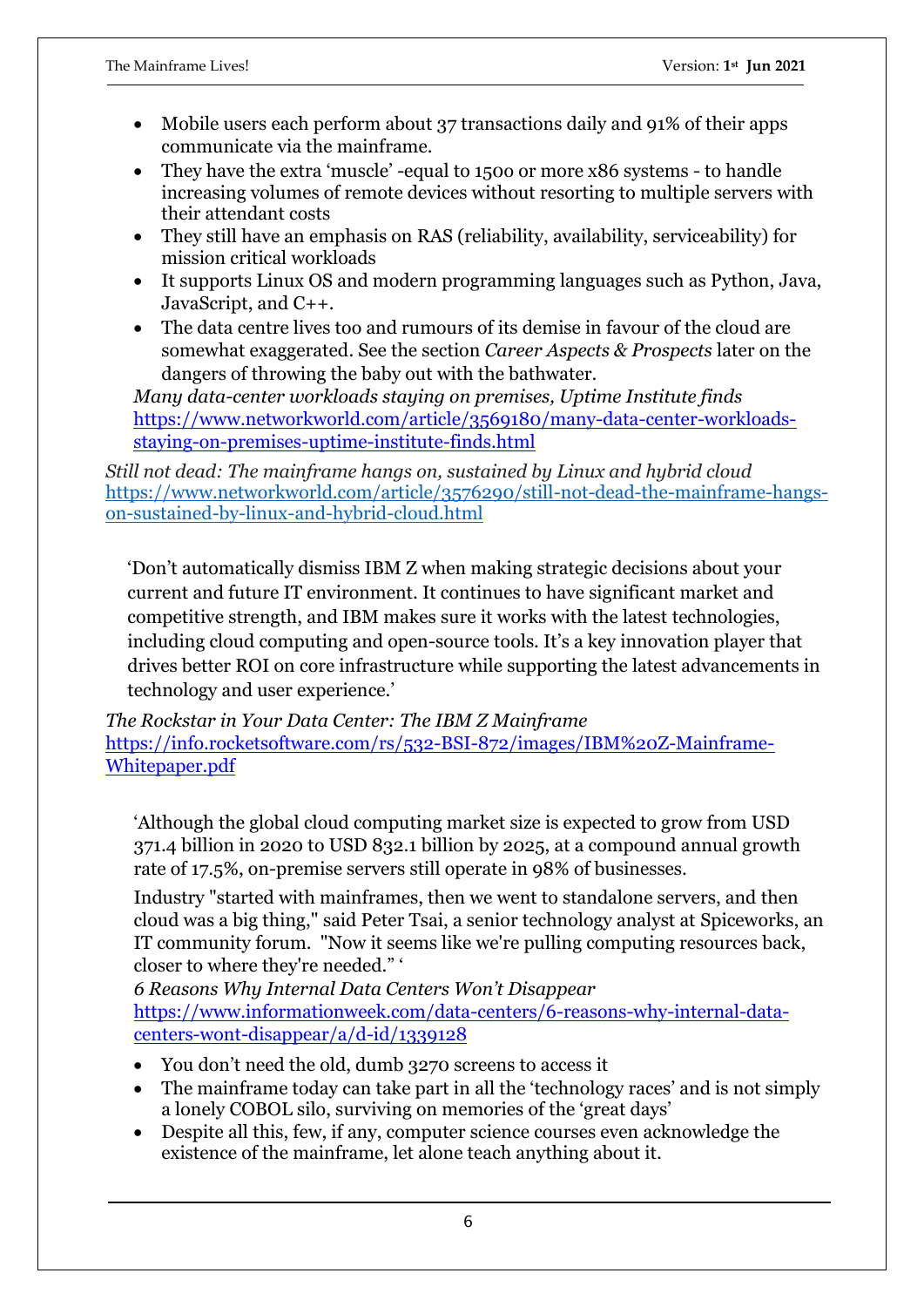"Why don't you care about such a thing [mainframes]? Because you've been taught not to. Schools teach you that mainframes don't matter, if they are mentioned at all. Well guess what! Not only do they matter, everything you do, your family does, your government does, relies on them." [*quotation from a mainframe article 2015*]

## **Let's Boot the Mainframe Out!**

#### *Baby and Bathwater*

The paper below talks of the value to business of their legacy systems and why the 'rip out and replace' is not a real option. The software investment on mainframes is often mission- or business critical and you leave the mainframe in haste at your peril.

'For most established enterprises, core data and services that serve as the heart and lungs of the business are siloed within legacy systems. Legacy modernization refers to the process of adapting these older legacy systems to support modern business and technology needs.'

*How APIs Can Modernize Legacy Systems* [https://resources.lightwellinc.com/hubfs/downloads/Mulesoft/WP-Mulesoft-](https://resources.lightwellinc.com/hubfs/downloads/Mulesoft/WP-Mulesoft-How_APIs_Can_Modernize_Legacy_Systems.pdf)[How\\_APIs\\_Can\\_Modernize\\_Legacy\\_Systems.pdf](https://resources.lightwellinc.com/hubfs/downloads/Mulesoft/WP-Mulesoft-How_APIs_Can_Modernize_Legacy_Systems.pdf)

The next link is a pointer to a webinar but the advertisement for it tells part of the story I seek to tell very well. The webinar, slated for 10th November 2020, may be unavailable by the time you are reading this but the message lingers on.

'Why do organizations that modernize instead of re-platform report paying less on hardware, software, and staffing, while reporting higher end user satisfaction?

Why does IDC project that organizations who modernize their mainframes will realize average benefits worth more than 6x what they invest to transform their mainframe platforms?

Even with these compelling data points, industry research continues to reveal a lack of awareness among IT leaders on how to leverage the out-of-box modern capabilities available on today's "legacy" systems.

Too few know the modern power of the IBM z15; it is purpose-built for cloud, engineered to encrypt data everywhere, provide for cloud-native development, and deliver the highest level of stability and availability.

As a result, organizations are making decisions based on a lack of information, and unintentionally spending millions of dollars and taking years to re-platform their mainframe, only to risk rendering their most critical business systems less secure, less reliable and less robust.'

*The New Normal: Mainframe Modernization* <https://www.cmg.org/2020/10/the-new-normal-mainframe-modernization/>

The eBook below shows how to let the mainframe take part in what is perceived as a young IT world unsuitable for such an arthritic 'old timer'. How wrong this view seems when one realises how much of the world's processing and data involves mainframes.

*3 Ways to Connect Your Mainframe to Digital*

[https://ibmsystemsmag.com/Admin/IBM/media/PDFs/IBM\\_SoftwareAG\\_eBook\\_FIN](https://ibmsystemsmag.com/Admin/IBM/media/PDFs/IBM_SoftwareAG_eBook_FINAL.pdf) [AL.pdf](https://ibmsystemsmag.com/Admin/IBM/media/PDFs/IBM_SoftwareAG_eBook_FINAL.pdf)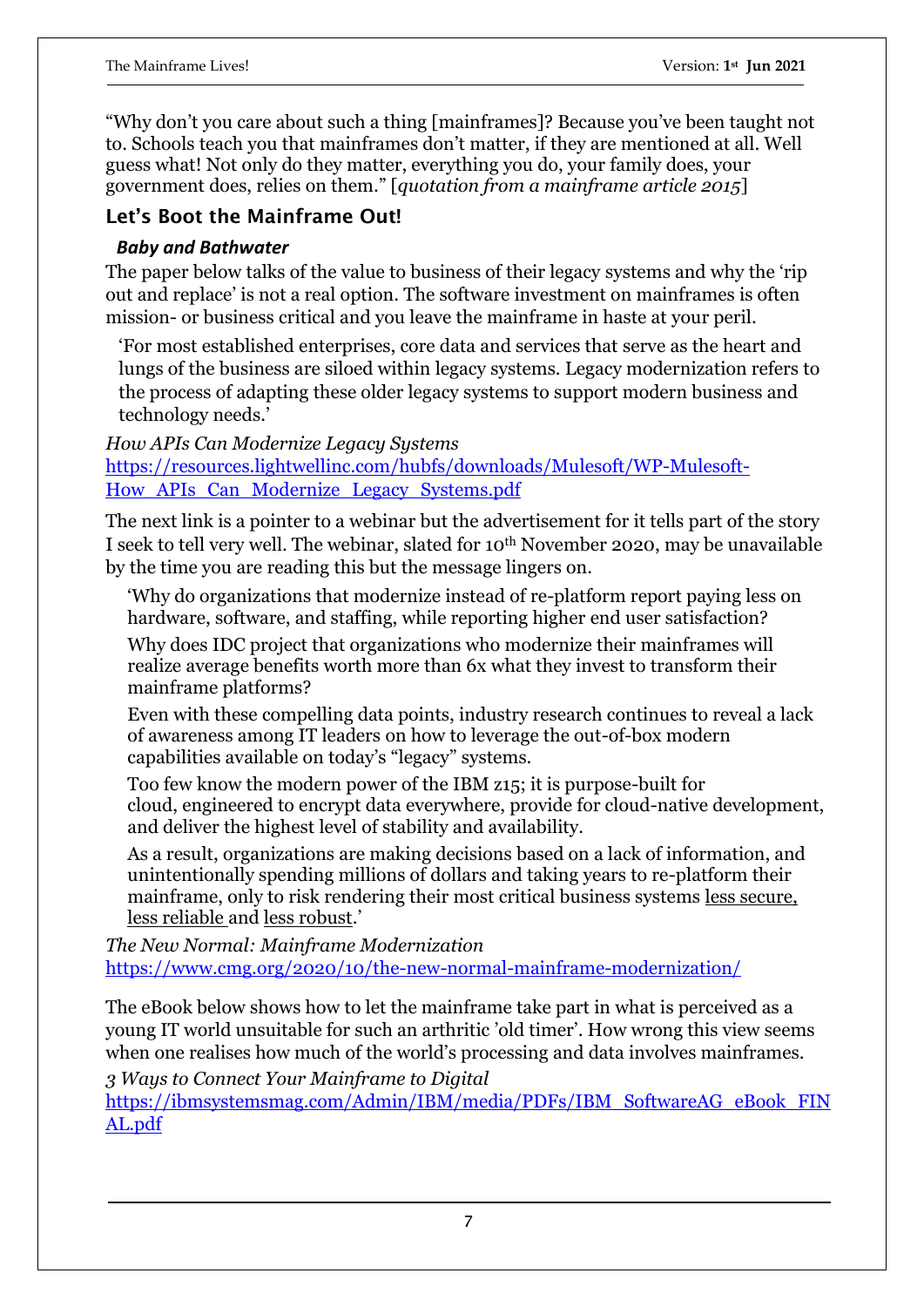#### *Modernisation is NOT Replacement*

'The CIOs understand what the industry too often fails to recognize: modernization is as much an exercise in integrating disparate application architectures as it is embracing microservices as an architectural pattern. The ability to extend existing and in many cases, substantially large - data sets managed by legacy applications is paramount to enabling the digital experiences consumers today expect. The use of APIs and gateways as well as extending messaging queues to cloud-native and modern applications is a standard means of modernizing business functions.'

Because that's ultimately what we're doing. We aren't modernizing apps; we're modernizing *interaction with apps* to enable a new means of engaging with the business.'

#### *Modernization Myths: Monoliths and Microservices*

'We aren't modernizing apps; we're modernizing interaction with apps to enable a new means of engaging with the business.'

[https://www.networkcomputing.com/cloud-infrastructure/modernization-myths](https://www.networkcomputing.com/cloud-infrastructure/modernization-myths-monoliths-and-microservices)[monoliths-and-microservices](https://www.networkcomputing.com/cloud-infrastructure/modernization-myths-monoliths-and-microservices)

#### *Joining the Modern World*

A persistent misconception about the mainframe is that it is too old to mix in with the dynamic young world of today's IT; the paper below shows that this is indeed a MISCONCEPTION. Shall we dance?

'Some enterprises don't embrace opportunities to integrate their mainframe applications and data with the broader digital enterprise. Their initial reaction is that it takes too long, and it's too complicated to connect mainframe applications to new business initiatives. Fortunately, you can quickly make your mainframe applications a critical component of your digital enterprise by reusing the valuable business logic and data within these systems through mainframe integration. Software AG provides a non-invasive approach—that doesn't require mainframe skills or knowledge—to help you quickly unlock the value of your mainframe using any or all three approaches.'

*3 Ways to Connect Your Mainframe to Digital*

<http://links.mspcommunications.mkt7925.com/servlet/MailView> [download link] [https://ibmsystemsmag.com/Admin/IBM/media/PDFs/IBM\\_SoftwareAG\\_eBook\\_FIN](https://ibmsystemsmag.com/Admin/IBM/media/PDFs/IBM_SoftwareAG_eBook_FINAL.pdf) [AL.pdf](https://ibmsystemsmag.com/Admin/IBM/media/PDFs/IBM_SoftwareAG_eBook_FINAL.pdf) [eBook]

*Mainframe Integration Articles* [several - software ag]

[https://www.softwareag.com/en\\_corporate/platform/integration-apis/mainframe](https://www.softwareag.com/en_corporate/platform/integration-apis/mainframe-integration.html)[integration.html](https://www.softwareag.com/en_corporate/platform/integration-apis/mainframe-integration.html) 

The link below cites several webinar videos expanding on the theme of mainframe integration.

*Connect core apps with mainframe integration* [using APIs]

[https://www.softwareag.com/en\\_corporate/platform/integration-apis/mainframe](https://www.softwareag.com/en_corporate/platform/integration-apis/mainframe-integration.html)[integration.html](https://www.softwareag.com/en_corporate/platform/integration-apis/mainframe-integration.html)

*3 Ways to Connect your Mainframe to Digital* [download request – very clear paper] [https://resources.softwareag.com/integration/2021-1-ebook-crossing-the-chasm-3](https://resources.softwareag.com/integration/2021-1-ebook-crossing-the-chasm-3-ways-to-connect-your-mainframe-to-digital-ebook-en) [ways-to-connect-your-mainframe-to-digital-ebook-en](https://resources.softwareag.com/integration/2021-1-ebook-crossing-the-chasm-3-ways-to-connect-your-mainframe-to-digital-ebook-en)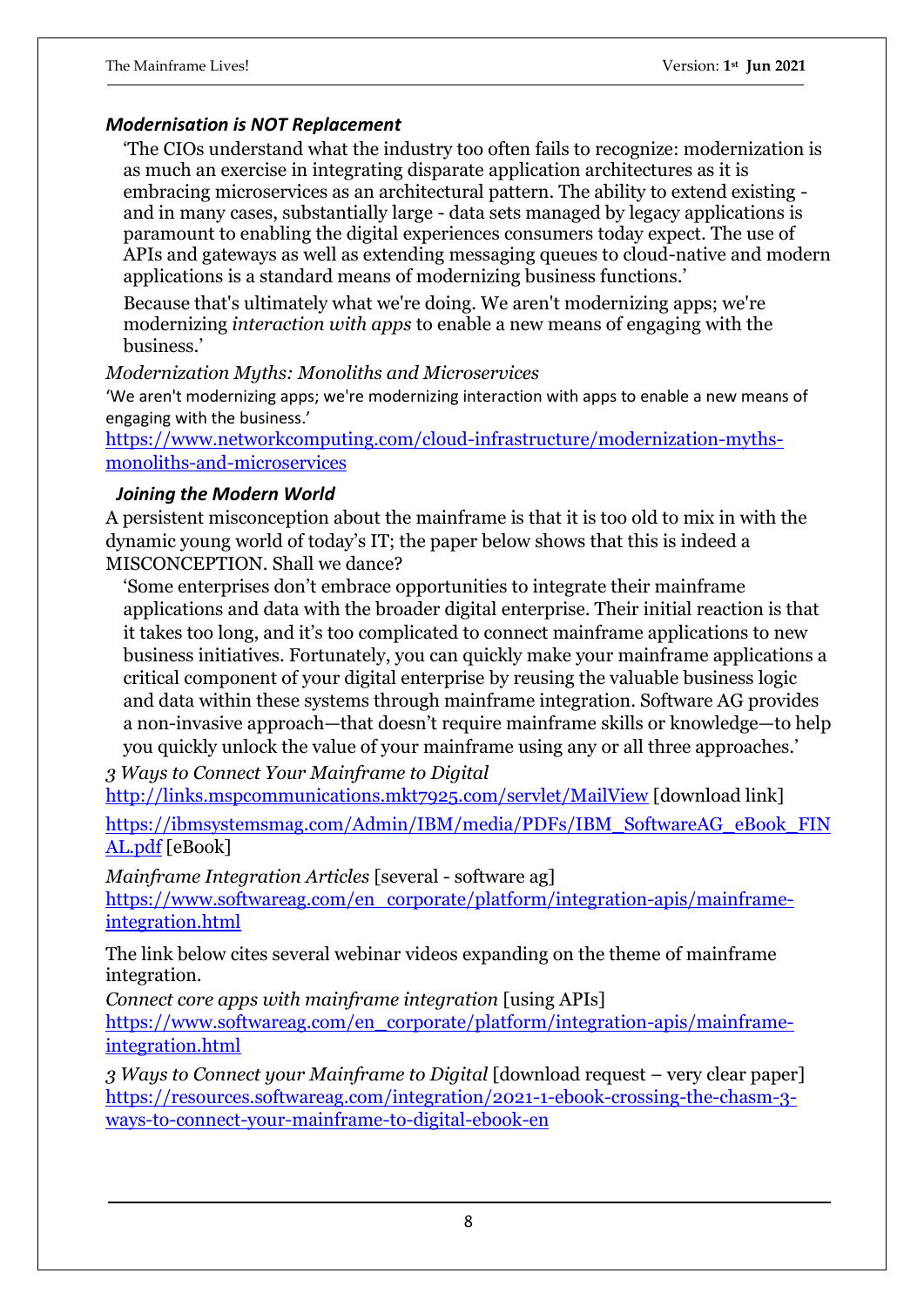#### *A Benefit of Maturity*

The maturity of the mainframe environment, often quoted as a hindrance, means that ways to monitor, and hence manage it, are also mature. An example of mainframe monitoring is given in the link below.

[*Note*: The inclusion of this link does not constitute a recommendation for or endorsement of any products mentioned in it.]

*Performance Management and Availability Solutions Overview* [https://content.asg.com/MarketingCollateral/PerformanceManagement/Brochure-](https://content.asg.com/MarketingCollateral/PerformanceManagement/Brochure-ASG-Performance-Mgmt-Availability-Solutions-Overview-en.pdf)[ASG-Performance-Mgmt-Availability-Solutions-Overview-en.pdf](https://content.asg.com/MarketingCollateral/PerformanceManagement/Brochure-ASG-Performance-Mgmt-Availability-Solutions-Overview-en.pdf)

## **COBOL – 'Dead as Latin'**

#### *'Nobody Knows COBOL Anymore'*

'The [COBOL programmers' Facebook page](https://www.facebook.com/groups/COBOLProgrammers) counts over 14,400 members, and it continues to grow. Dice, the employment site, has 4,000 COBOL specialists and another 8,000 who have some experience with the language, according to Paul Farnsworth, chief technology officer of DHI Group, Dice's parent company. Many of today's COBOL programmers are cross-trained in Java; cloud systems, including Microsoft Azure and Amazon Web Services; and XML. ……

.. modern COBOL is even easier to learn, which is another reason why Conway says [COBOL code isn't going anywhere.](https://techbeacon.com/app-dev-testing/why-your-cobol-code-isnt-going-anywhere) It supports many of the language features from C# and Java, and can run directly on .NET and Java platforms (compiling to respective byte code representations). "This allows in-process mixing of languages, and the ability to naturally exploit the power of these ecosystems. It's also fully backward-compatible with old COBOL.'

*Why enterprises are adapting their COBOL apps vs. ditching them* [a telling document] [https://techbeacon.com/app-dev-testing/why-enterprises-are-adapting-their-cobol](https://techbeacon.com/app-dev-testing/why-enterprises-are-adapting-their-cobol-apps-vs-ditching-them)[apps-vs-ditching-them](https://techbeacon.com/app-dev-testing/why-enterprises-are-adapting-their-cobol-apps-vs-ditching-them)

#### *COBOL is used worldwide:*

A [report from](http://fingfx.thomsonreuters.com/gfx/rngs/USA-BANKS-COBOL/010040KH18J/) Reuters in 2017 yielded the following jaw-dropping statistics:

- There are 220 billion lines of COBOL code still in use today.
- COBOL is the foundation of 43 percent of all banking systems.
- Systems powered by COBOL handle \$3 trillion pieces of daily commerce.
- COBOL handles 95 percent of all ATM card-swipes.
- COBOL makes 80 percent of all in-person credit card transactions possible.

## *The Career Aspects & Prospects*

- Average starting salaries for mainframe developers are 44% higher than other college graduates
- 10,000 'baby boomers' leave IT each year, leaving a mainframe skills gap
- There are expected to be over 37,000 mainframe admin positions in 2020 (US), 85,000 worldwide.
- In 2018, Glassdoor listed over 6,380 U.S. "mainframe" jobs and Indeed listed 9,675 jobs in mainframe, COBOL, z/OS, JCL, CICS, IMS.
- Based on current growth patterns, IBM predicts that approximately 37,200 new mainframe administration positions will emerge worldwide by 2020.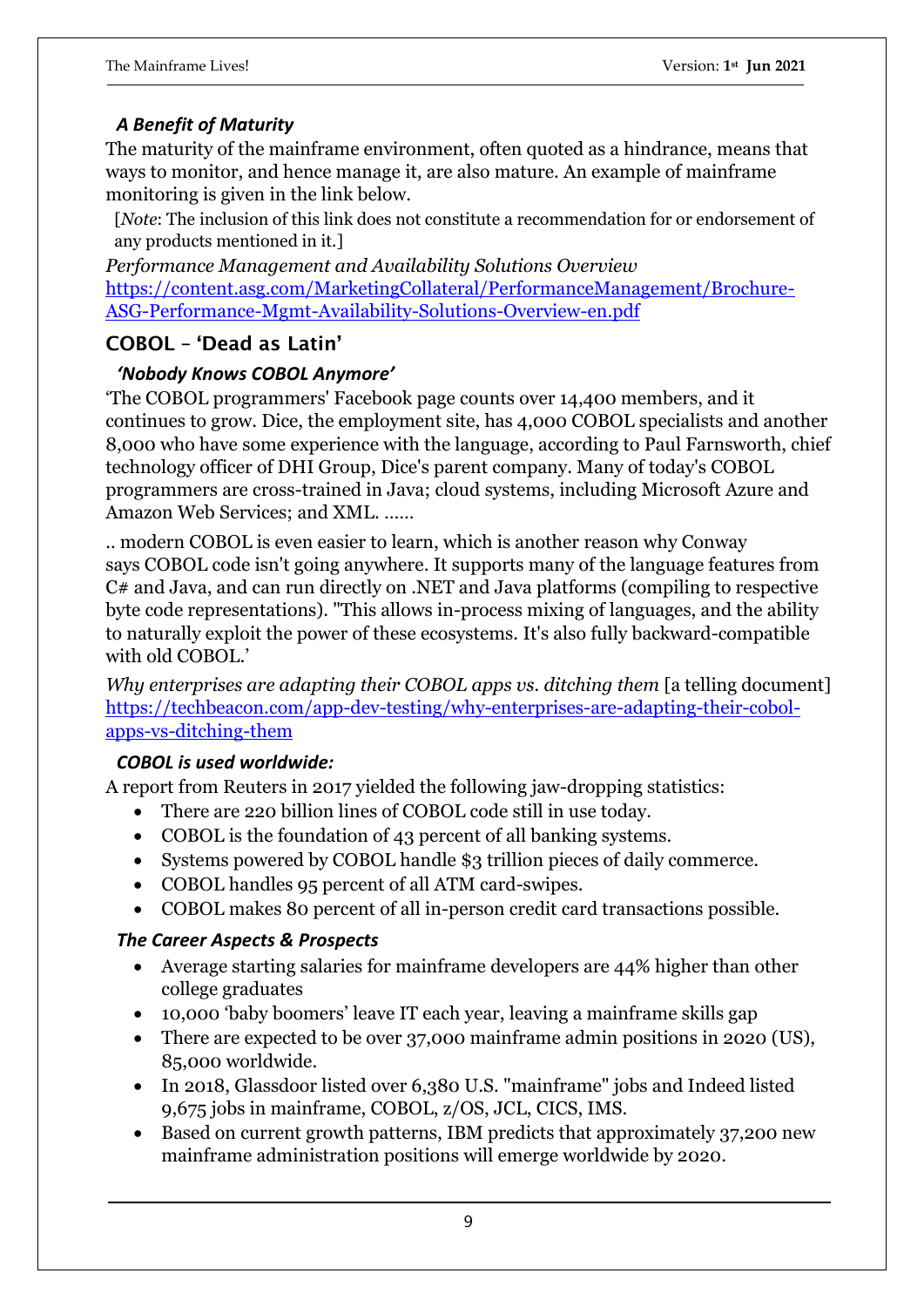- The mainframe platform enables you to work on networking, analytics, databases, deep programming languages, APIs — the full 360 degrees of IT.
- The area of mainframe computing is wide and varied. There is no other area of computing that has the broad spectrum of computing aspect which can provide a satisfying, fulfilling career with prospects for job changes and, importantly, promotion. Can anyone imagine basing a career on a single aspect of IT, say artificial intelligence (AI) and writing algorithms from age 21 to retirement at 65 or older?

The Microfocus report below skewers the idea that if you have a mainframe running COBOL applications, you are dead or dying in the new world of the internet, when applications and all that new 'shiny' stuff. It shows in the results form a survey that:

- 92% of respondents see their COBOL applications as *strategic<sup>1</sup>*
- 53% plan to modernise their systems/application
- 71% considered modernisation as the best option for business change

This means running with the strategic and often business critical applications and not scrapping or rewriting in Python or Java.

Anyone that understands the large companies who live by many COBOL applications vital to their business will know that risking a conversion/migration/rewrite for them is asking for trouble. See the trouble that TSB (UK Bank) got themselves into when migrating critical applications *in the same form* from one system to another.

Anyone who doesn't understand large companies, will trot out the myths I have outlined above, that is, until somebody says to them; '*OK, draw up a plan for migrating our COBOL systems to the 'modern' stuff and 'carry the can for any losses we incur if it doesn't work*.' Estimates on this task predict many millions of dollars and very high risk (see the 'ditching' article above).

*Modernization: Reimagining COBOL Systems for the Digital Age* [https://www.microfocus.com/media/brochure/modernization-reimagining-cobol](https://www.microfocus.com/media/brochure/modernization-reimagining-cobol-systems-for-the-digital-age-brochure.pdf)[systems-for-the-digital-age-brochure.pdf](https://www.microfocus.com/media/brochure/modernization-reimagining-cobol-systems-for-the-digital-age-brochure.pdf)

… and despite the fraught Coronavirus situation, COBOL surfaces;

*COVID-19 unemployment claims up demand for COBOL programmers* [https://searchapparchitecture.techtarget.com/news/252481881/COVID-19](https://searchapparchitecture.techtarget.com/news/252481881/COVID-19-unemployment-claims-up-demand-for-COBOL-programmers) [unemployment-claims-up-demand-for-COBOL-programmers](https://searchapparchitecture.techtarget.com/news/252481881/COVID-19-unemployment-claims-up-demand-for-COBOL-programmers)

#### *Visual COBOL (Microfocus)*

A 'high octane' COBOL with numerous 'modernisation' features.

- Compile COBOL applications to Java
- Compile COBOL applications to .NET
- Fully featured COBOL editor
- Native code generator (various OSs)
- Mixed-language support
- Integrate COBOL with  $C/C_{++}$ ,  $C_{+}$ , VB.NET, Java, and more
- RDBMS support

<sup>&</sup>lt;sup>1</sup> In short, here to stay.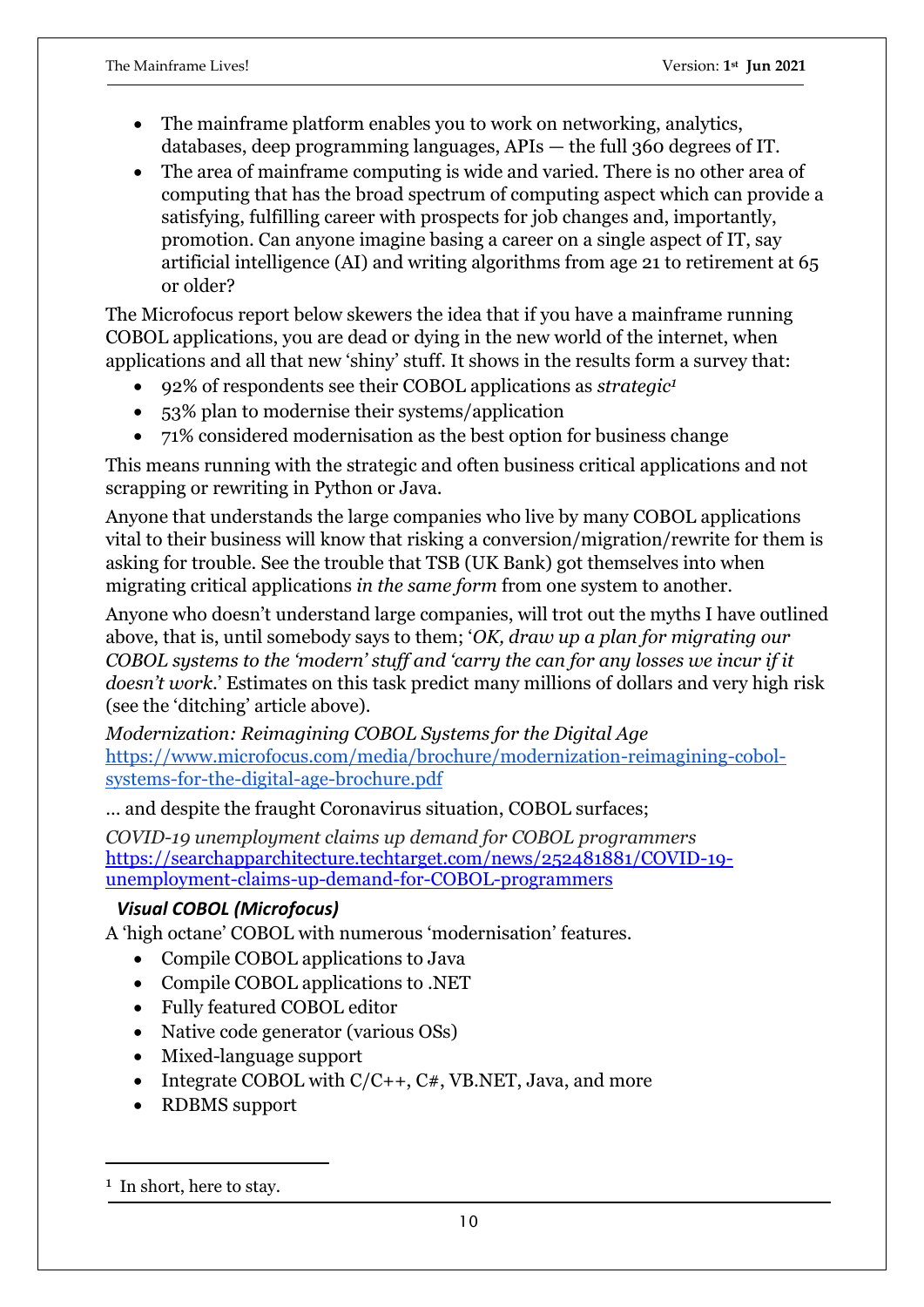Visual COBOL includes RDBMS support for Oracle, Microsoft, IBM, and open source databases, including PostgreSQL, plus support for virtualized, container, and cloud environments, Advanced diagnostics tools

*Future-proof your COBOL Business Applications* <https://www.microfocus.com/en-us/products/visual-cobol/overview>

## **The Modern Mainframe**

The standard bearer for the mainframe today (2H 2020) is the IBM Z, which is supports multiple operating systems (running simultaneously on the same hardware) including z/OS (grandson of MVS), z/VM, z/VSE, z/TPF and Linux together with a raft of IBM and Independent Software Vendors (ISV) software to round out the IBM Z as offering *business solutions* and not simply a *collection of products*. It is definitely not an old mainframe with a new coat of paint; it has radical new features whilst retaining its compatibility with older models of mainframes.

The programme for IBM Z education laid out below seems totally unnecessary for a 'dead' system, doesn't it? Read on and learn.

*Education and training* [IBM Z]

<https://www.ibm.com/it-infrastructure/z/education>

## *Z Features*

The larger (enterprise class) model of the IBM Z (z15) is about the size of a two stand-up refrigerators (side by side), compared with the large real estate (tennis court) of the older mainframes and their control equipment. They are also orders of magnitude greater in numerical aspects such as memory, power, storage, throughput and other performance and processing attributes compared to their predecessors. In particular the RAS (reliability, availability, serviceability) introduced in early mainframes remains, but in advanced form in modern mainframes.

I shouldn't tell you this but years ago, IBM was divided into DSD (data systems division – large systems) and GSD (general systems division – smaller systems) and there was friendly rivalry between them. However, behind GSD's backs, DSD called them the *toy factory*.

*Mainframers* are a proud race with good reason to be so.



 **An IBM Z15**

*Z15 Features*

- Pervasive encryption, even across hybrid cloud
- Up to 40 TB memory
- Up to 190 cores
- Forward Error Correction
- 'Instant' recovery
- High availability and resilience
- Mind-boggling performance

The *pervasive encryption* feature is an interesting aid to security. It has been found that less than 3% of all data breaches or other cyber damage occur on encrypted systems.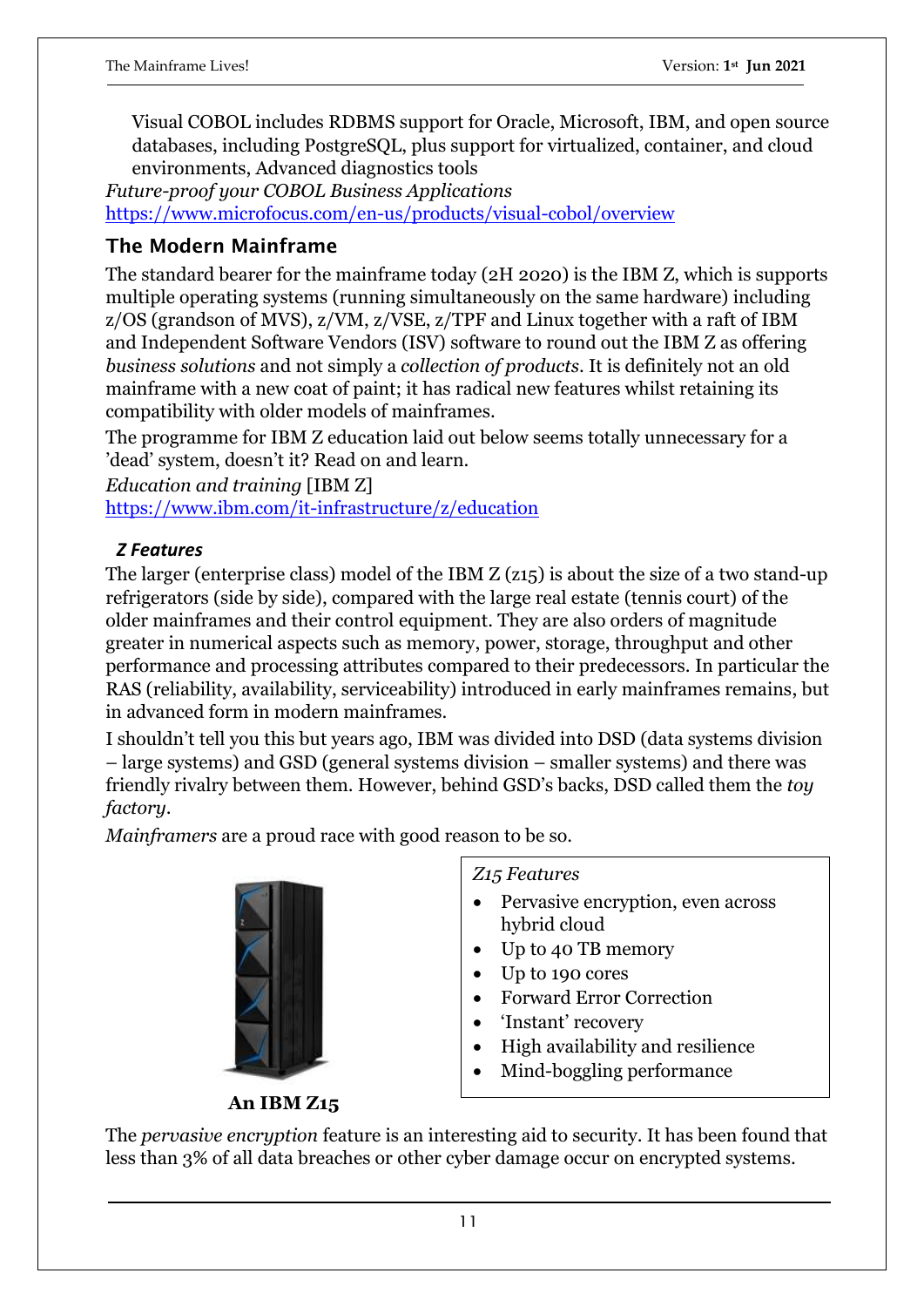In summary, the z15 mainframe and its siblings, z13 and z14, are the incredible hulks of the computing world whilst having the strength of Popeye, the speed of Usain Bolt, plus the good looks of the late Muhammad Ali, making them '*The Greatest'* for heavy-lifting work.

#### *IBM Z Systems<sup>2</sup>*

[https://www.ibm.com/it-infrastructure/resources/tools/z-mainframe-product](https://www.ibm.com/it-infrastructure/resources/tools/z-mainframe-product-comparison/)[comparison/](https://www.ibm.com/it-infrastructure/resources/tools/z-mainframe-product-comparison/)

#### *The Teak Tough Mainframe*

'Mainframes are also resilient when it comes to disaster recovery. Santalucia<sup>3</sup> told the story of an insurance company located in lower Manhattan, within sight of the East River. The company operated a large data center in a basement that among other things housed a mainframe backed up to another mainframe located in Upstate New York. When Hurricane Sandy hit in 2012, the data center flooded, electrocuting two employees and destroying all of the servers, including the mainframe. But the mainframe's workload was restored within 24 hours from the remote backup.

The x86 machines were all destroyed, and the data was never recovered. But why weren't they also backed up?

"The reason they didn't do this disaster recovery the same way they did with the mainframe was because it was too expensive to have a mirror of all those distributed servers someplace else," he explained. "With the mainframe, you can have another mainframe as an insurance policy that's lower in price, called Capacity BackUp, and it just sits there idling until something like this happens."

Mainframes are also evidently tough as nails. Santalucia told another story in which a data center in Japan was struck by an earthquake strong enough to destroy all of its x86 machines. The center's one mainframe fell on its side but continued to work.'

*Why Mainframes Aren't Going Away Any Time Soon* [https://www.itprotoday.com/hyper-converged-computing/why-mainframes-arent](https://www.itprotoday.com/hyper-converged-computing/why-mainframes-arent-going-away-any-time-soon)[going-away-any-time-soon](https://www.itprotoday.com/hyper-converged-computing/why-mainframes-arent-going-away-any-time-soon)

<sup>2</sup> This is the status of Z systems in 4Q 2020. It will alter with time.

<sup>3</sup> Leonard Santalucia, CTO of Vicom Infinity (See article)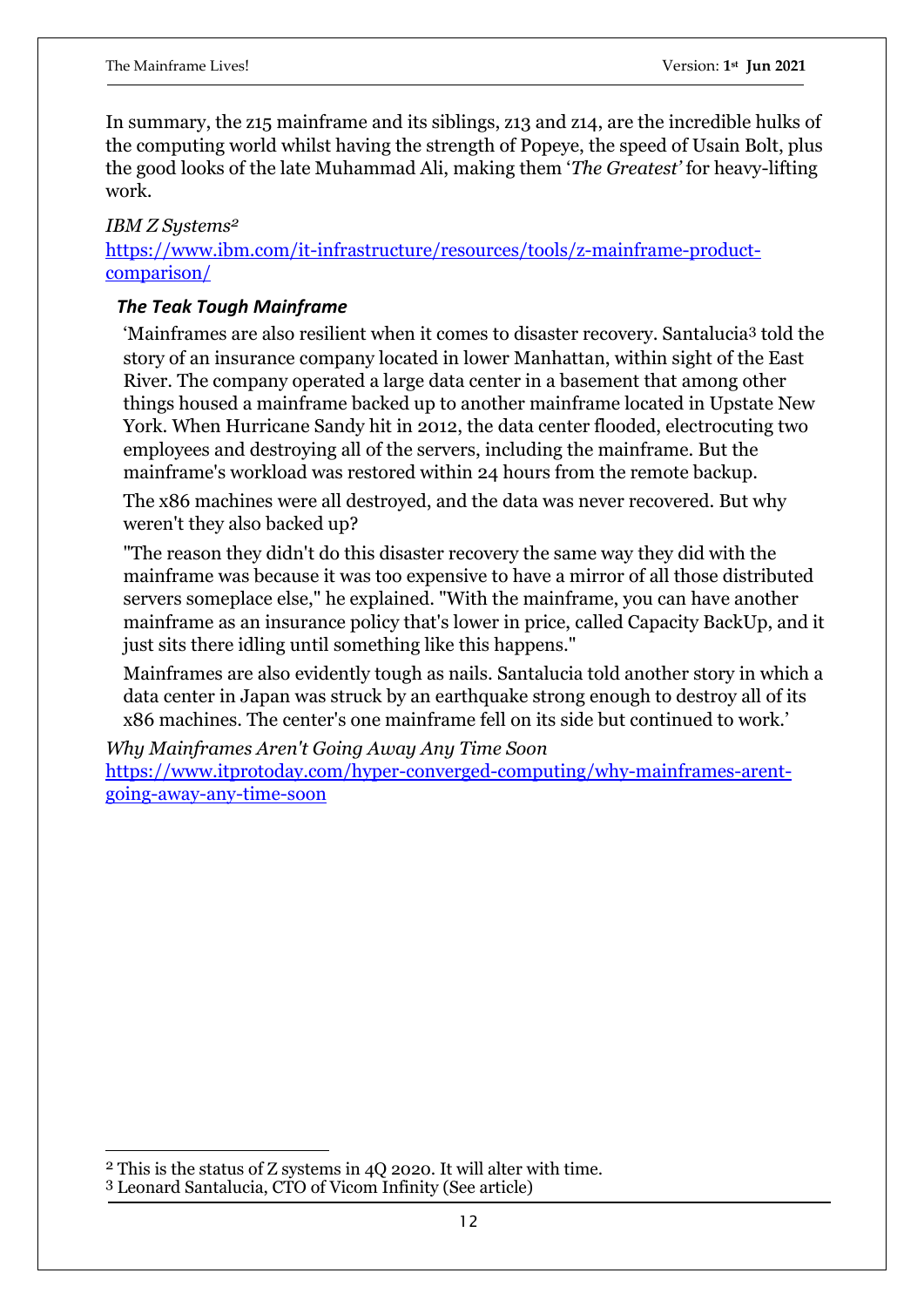

#### **Figure 4: Tells its Own Tale**

The mainframe comes into its own financially when you consolidate some 20-30 x86 servers, as the reference link above tells us, along with others.

'Executives and technical professionals have a high opinion of the mainframe, and they're putting it to work more and more to support digital business. In the BMC survey, 90 percent of respondents see the mainframe as a platform for new growth and long-term applications. Optimism about the future of the platform is also evident in the expanding role of the mainframe – 68 percent of respondents expect MIPS to grow— the highest growth outlook in the 15-year history of this survey. Two-thirds of extra-large shops currently have more than half of their data in mainframe environments, further demonstrating the key role the platform plays in current and future digital business.'

*Driving Digital Success with the Mainframe*

2020 BMC Mainframe Survey Results

<https://documents.bmc.com/products/documents/40/53/524053/524053.pdf>

The report concludes as below.

#### **'Conclusion**

The mainframe is front-and-center in today's digital business environment, viewed as a valuable, growing, and evolving platform by IT professionals and executives. The results of the 2020 BMC Mainframe Survey underscore three key themes that define the current mainframe agenda: adapt, automate, and secure.'

#### **Comments by Terry Critchley**

The conclusion of many papers, often quoting CIOs, is that lack of mainframe talent is threatening to damage their business and that there is no adequate education 'feeder' source to satisfy demand for 'mainframers' (See the Appendix for an IBM education initiative). This is perfectly understandable given that few, if any computing courses worldwide even mention the mainframe, let alone talk about it.

*This I feel is disingenuous and does students and the commercial world a disservice by sealing off certain important IT career paths and opportunities. Anyone who believes the mainframe is dead probably believes Elvis lives.*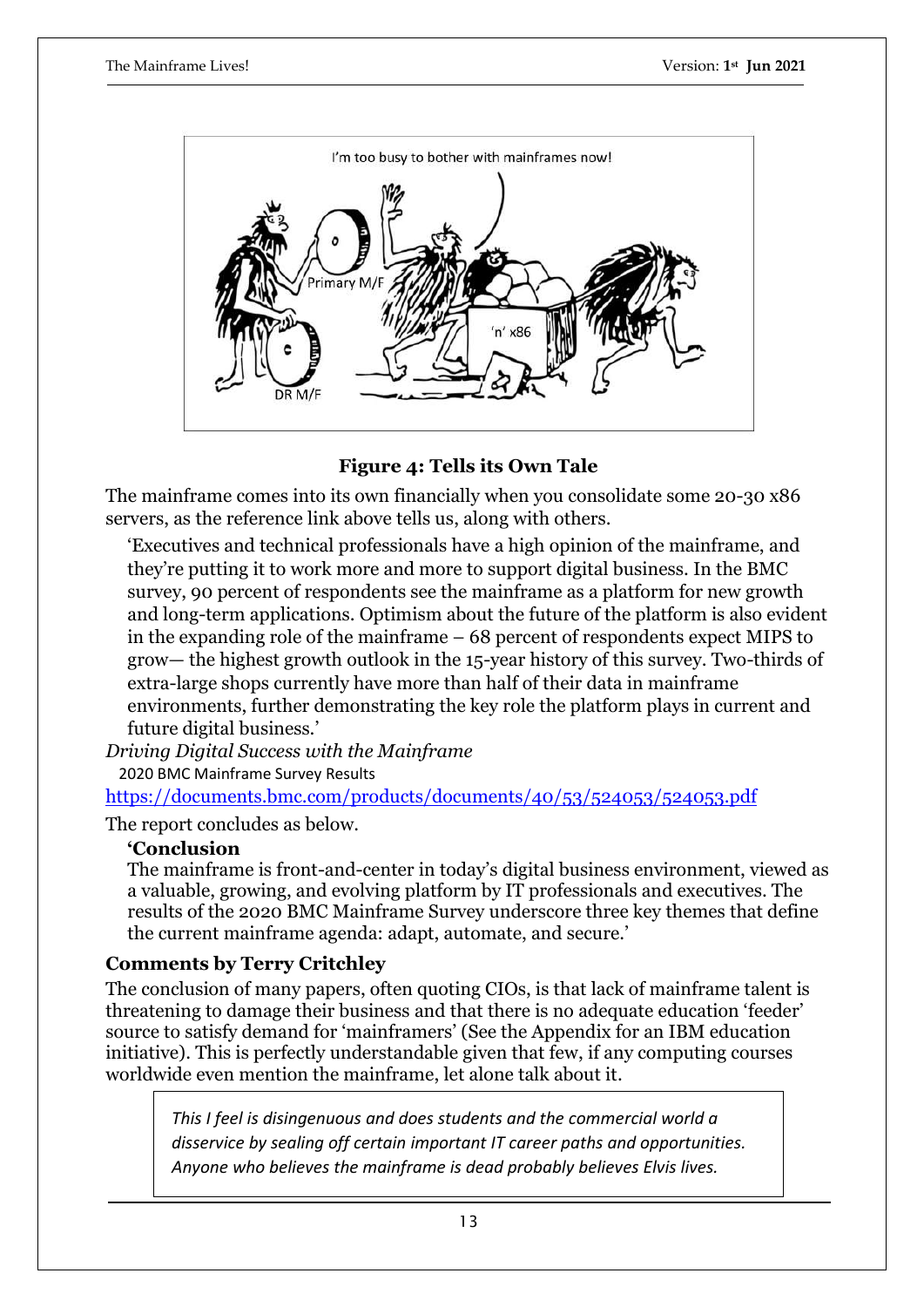Granted, there are many courses teaching machine-independent topics, such as AI, but there is no general course which covers modern IT – and that includes the mainframe. Such a course would parallel the general medical school which must precede any movement to medical specialisation and I believe this principle – *general before specific* - applies to the IT world.

It would provide the base for following the mutation of jobs which occurs in IT whichever job you are in. It is said that the half-life on a particular job in IT is 24 months so a shift in skills is almost inevitable for most people.

If businesses undertaking digital transformation are hampered by talent shortages in key and critical application areas, their future does not look very rosy and we have alluded earlier how many companies rely heavily on mainframes.

#### *Endnote*

*Which sane person can claim the mainframe is dead, dying or that there is no future in joining the mainframe band wagon? As Mark Twain noted; '*Everybody is talking about the weather, nobody is doing anything about it'*. His thesis applies to the IT skills shortage today, especially in the mainframe arena which the above statistics show is vital to commerce and industry. It is also crying out for people who can handle the mainframe beasts, hence IBM's efforts to take the mainframe to students and others who would otherwise be unaware of it and the career opportunities associated with it. There are many dead-end jobs in IT; the mainframe path is not one of them. The mainframe is a career, not just a job.*

There are many aspects to the mainframe and with them many job types and levels. The *mainframer* might get grey hairs in that environment but never bored. His/her only regret on retirement may well that they didn't sample all the job opportunities the mainframe ecosphere offered.

## *References (of many on the same topic)*

*The Mainframe is Here to Stay: 5 Take-Aways for Mainframe DevOps* [http://www.devopsdigest.com/the-mainframe-is-here-to-stay-5-take-aways](http://www.devopsdigest.com/the-mainframe-is-here-to-stay-5-take-aways-for-mainframe-devops)[for-mainframe-devops](http://www.devopsdigest.com/the-mainframe-is-here-to-stay-5-take-aways-for-mainframe-devops)

*As Baby Boomers retire, the shortage of mainframe professionals grows more acute*  [http://www.networkworld.com/article/3161857/hardware/as-baby-boomers-retire-the](http://www.networkworld.com/article/3161857/hardware/as-baby-boomers-retire-the-shortage-of-mainframe-professionals-grows-more-acute.html)[shortage-of-mainframe-professionals-grows-more-acute.html](http://www.networkworld.com/article/3161857/hardware/as-baby-boomers-retire-the-shortage-of-mainframe-professionals-grows-more-acute.html)

## **Author's Books**

*Open Systems: The Reality*  BCS Practitioner Series ISBN 0-13-030735-1 *High Availability IT Services*  <https://www.crcpress.com/High-Availability-IT-Services/Critchley/9781482255904>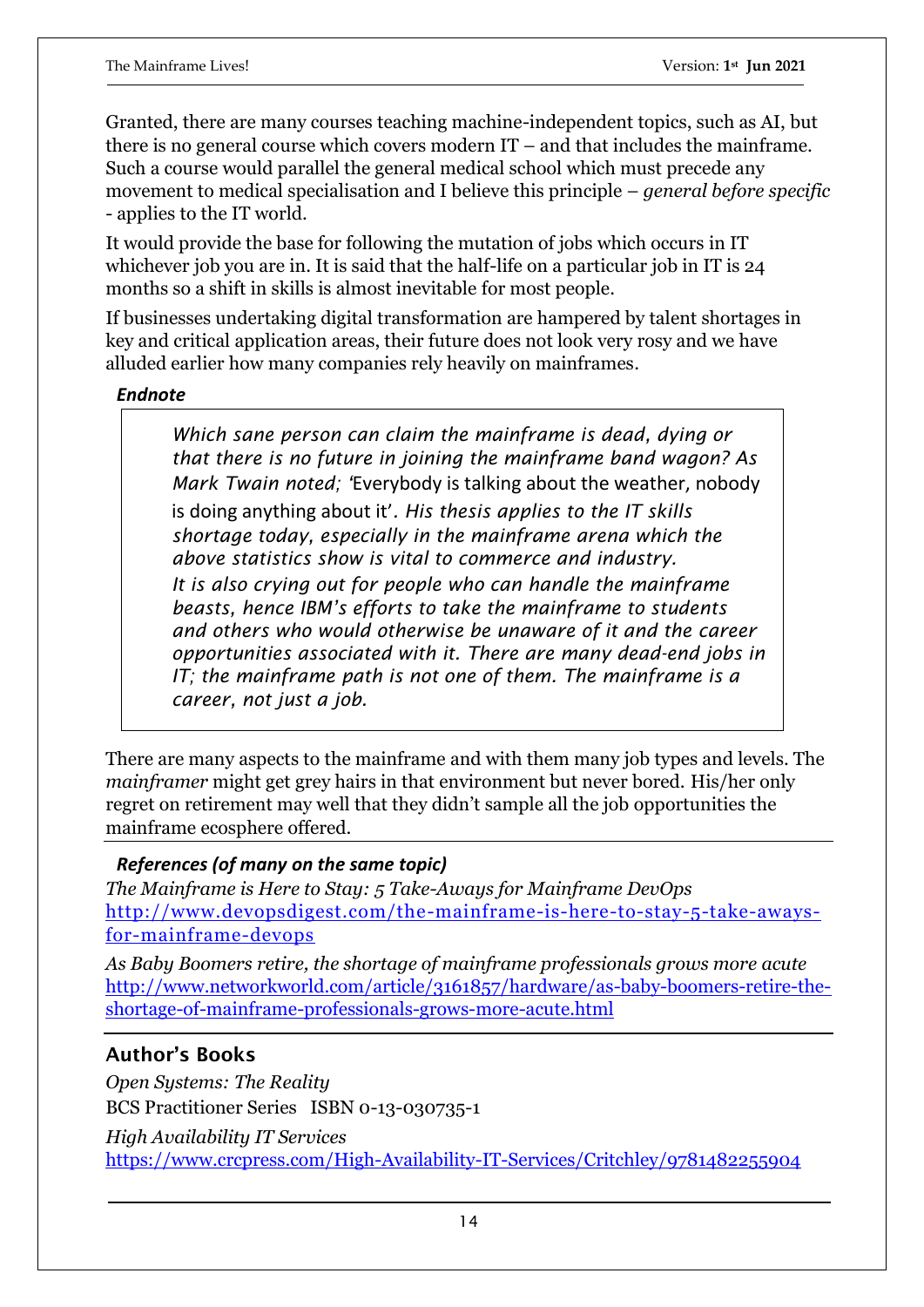*High Performance IT Services* 

<https://www.crcpress.com/High-Performance-IT-Services/Critchley/9781498769198>

*Making It in IT* 

<https://www.crcpress.com/Making-It-in-IT/Critchley/9781498782760>

*Modern IT Concepts and Technology: An IT Study Guide for Beginners and Practitioners Kindle Edition*

[https://www.amazon.co.uk/dp/B0826XN9L2/ref=sr\\_1\\_1](https://www.amazon.co.uk/dp/B0826XN9L2/ref=sr_1_1)